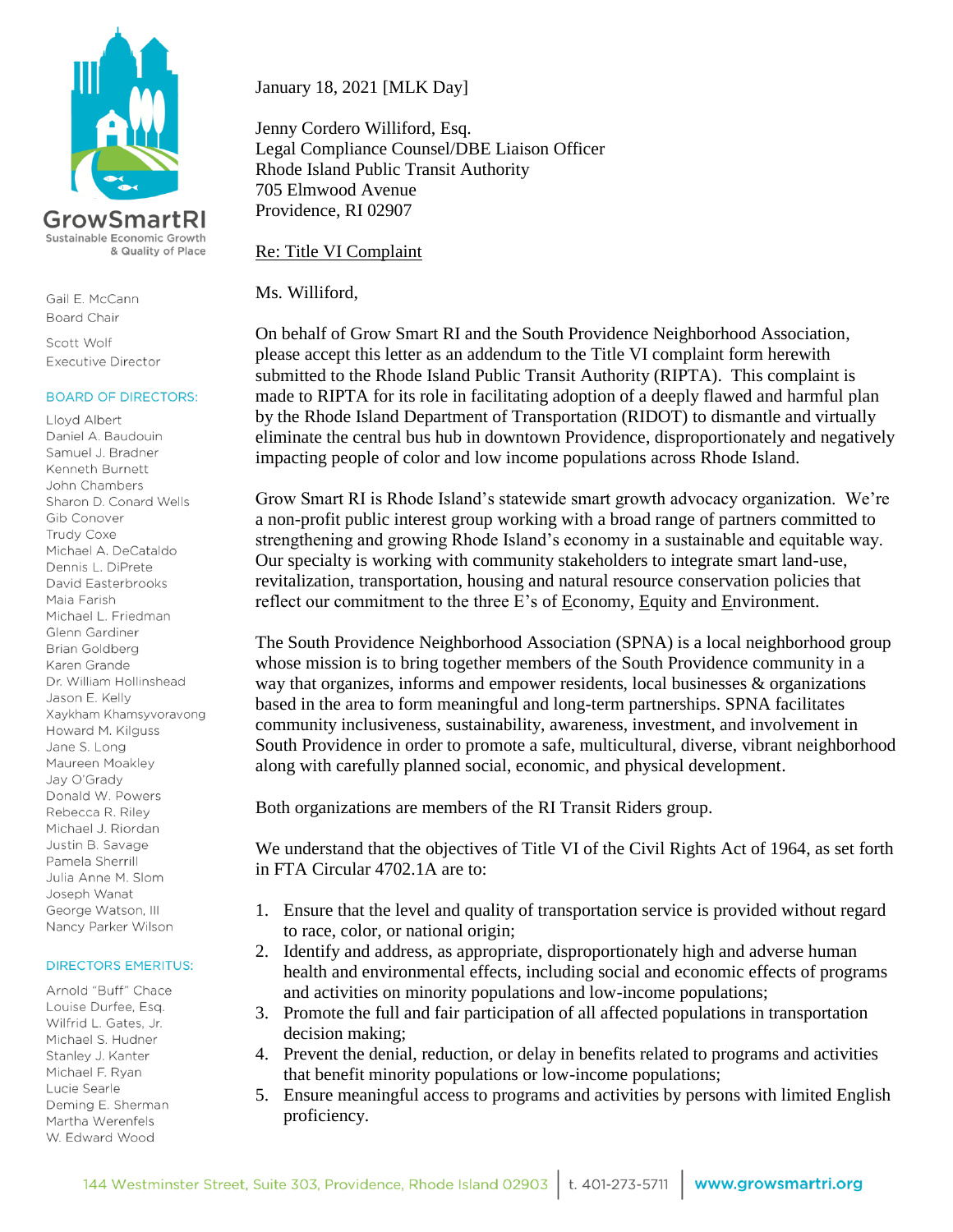Jenny Cordero Williford, Esq. Page Two January 18, 2021

Following this sequence of events, activities and decision points that prompted this complaint, we explain in greater detail beginning on page 3 why we believe the actions of RIDOT and RIPTA fail to meet the objectives of Title VI of the Civil Rights Act of 1964.

# **Sequence of events that we believe resulted in a public decision adversely affecting one group of people more than another in violation of Title VI of the Civil Rights Act of 1964:**

**July 16, 2020** – Select community stakeholders were first presented with RIDOT's 3<sup>rd</sup> [proposal](http://www.growsmartri.org/wp-content/uploads/2019/09/RIDOT-s-plans-for-Kennedy-Plaza-rotated.pdf) in four years for reconfiguring transit operations in Downtown Providence (previous plans also lacked public input and were scrapped following broad community opposition). Neither RIDOT nor RIPTA advertised a public hearing prior to or following the proposal's release to gather feedback from transit riders or the general public. The proposal was shared by RIDOT beginning July  $16<sup>th</sup>$  to select invited guests via zoom presentations. No transit stakeholder input was solicited in the scoping or formulation of the plan. And while this plan was initiated and driven by RIDOT and the Office of the Governor, we assert that the RIPTA Board of Directors had a responsibility and an obligation to its patrons to evaluate, scrutinize and vote on any proposed system changes that impact riders and to fulfill its duties in accordance with Title VI of the Civil Rights Act of 1964.

*It is notable that this RIDOT plan for reconfiguring and dismantling the central bus hub in Kennedy Plaza was not put forth or vetted as part of the broader [TransitForwardRI](https://transitforwardri.com/) statewide transit vision and master plan developed under RIPTA's leadership with abundant public participation. Planning for TransitForwardRI got underway in May 2018 and was adopted by the RI State Planning Council on December 10, 2020.*

**July 16, 2020 to present** – Concerned with the negative impacts associated with the RIDOT proposal, transit advocates and community stakeholders began mobilizing in opposition to the plan. More than 1,000 people signed a [petition](https://actionnetwork.org/petitions/governor-raimondo-why-are-bus-riders-getting-kicked-out-of-kennedy-plaza?source=twitter&fbclid=IwAR2lGY5adbF2udkV_WteMzsJ8ck4mREgDpwdQjKtRhdbijnJsR9myY-ehnk) calling on the Governor to halt it. The controversy has been well-documented in the media since that time – an inventory of articles, letters of opposition, petition, etc. can be viewed [HERE.](http://www.growsmartri.org/wp-content/uploads/2021/01/Media-and-Letters-of-Opposition-1.pdf)

**September 30, 2020** - Responding to mounting public concern, the Providence City Council Committee on Urban Redevelopment, Renewal and Planning (URRP) advertised and held a [public hearing](https://providenceri.iqm2.com/Citizens/FileOpen.aspx?Type=14&ID=8010&Inline=True) about the RIDOT Multi-Hub plan. Transit riders and others who testified at this virtual public hearing overwhelmingly expressed opposition to the plan.

**October 15, 2020** – The Providence City Council unanimously approved a [Resolution](http://www.growsmartri.org/wp-content/uploads/2020/10/City-Council-Resolution-Opposing-the-RIDOT-Multi-Hub-Plan.pdf) opposing the Multi-Hub plan citing "adverse impacts to everyday RIPTA riders including people of color, low-income communities, seniors and persons with disabilities".

**October 21, 2020** – RIPTA Board Chair Norman Benoit expressed his support of the RIDOT plan during a RIPTA Board meeting with no formal position or vote taken by the Board - [minutes.](https://www.ripta.com/wp-content/uploads/2020/12/BOD-Minutes-10.21.20-approved.pdf) Rider concerns about process were reaffirmed in this *Providence Business News* [editorial.](http://www.growsmartri.org/wp-content/uploads/2020/10/PBN-Editorial-10.23.20.pdf)

**November 5, 2020** – Despite overwhelming opposition and no public hearings held by RIPTA or RIDOT, the Governor held a [virtual press conference](https://www.facebook.com/GinaMRaimondo/videos/693068818005167) with the RIDOT Director Peter Alviti, RIPTA CEO Scott Avedisian and Providence Mayor Jorge Elorza to announce that the plan was moving forward.

**November 10, 2020** – RIDOT issued a design-bid-build [request for proposals](http://www.growsmartri.org/wp-content/uploads/2020/12/RIDOT-FINAL-Multi-Hub-RFP-11.10.2020.pdf) to implement the Multi-Hub Plan. The RFP envisions groundbreaking by August, 2021.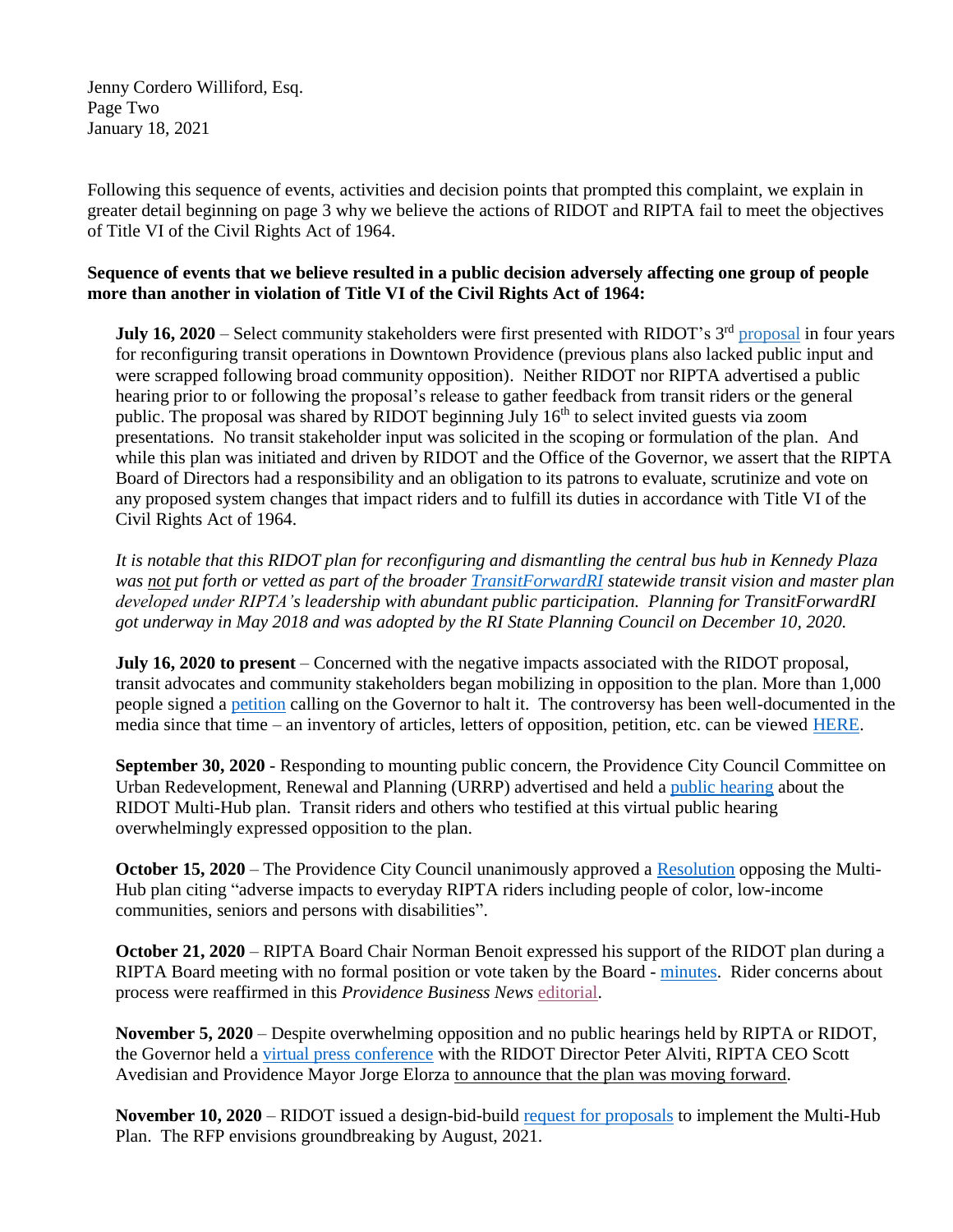Jenny Cordero Williford, Esq. Page Three January 18, 2021

Despite assertions that the Multi-Hub plan will rely solely on "state" funds (not federal), we contend that both RIPTA and RIDOT remain obligated to adhere to the federal Title VI requirements before carrying out or allowing any significant changes to the transit system.

# **Inconsistencies of the Multi-Hub plan with Objectives of Title VI of the Civil Rights Act of 1964**

## **Objective #1**

Ensure that the level and quality of transportation service is provided without regard to race, color, or national origin

This objective is not being met with the Multi-Hub plan. Several transit riders and community stakeholders have asserted that systemic racism has played a role in the decision making for this plan that would result in a lower level and quality of transportation service for transit riders who are a majority minority population. Linked [here](https://upriseri.com/2020-08-29-kennedy-plaza/) is a representative sample of minority transit riders and civic leaders expressing civil rights concerns with RIDOT's plan to dismantle the central bus hub at Kennedy Plaza.

## **Objective #2**

Identify and address, as appropriate, disproportionately high and adverse human health and environmental effects, including social and economic effects of programs and activities on minority populations and lowincome populations

The RIDOT plan being advanced for dismantling the central bus hub in downtown Providence would disproportionately and negatively impact minority and low income populations in Rhode Island. The RIPTA Board has failed to identify and address these effects on minority and low income transit riders of its system.

According to RIPTA's 2019 State of the System Report, a majority of RIPTA riders (53%) identify as black, indigenous and people of color (BIPOC), even though they represent just 14% of the state's overall population per the U.S. Census. Also according to the State of the System Report, 80% of RIPTA's existing ridership has a household income of less than \$35,000 annually and 39% have a household income of less than \$10,000 annually. The highest percentage of Rhode Islanders without access to a private vehicle live in the urban communities of Providence, Pawtucket, Central Falls, North Providence, Woonsocket, Cranston, Warwick, West Warwick and Newport. 81% of RIPTA riders do not own a vehicle.

The RIDOT plan to dismantle the central bus hub in Kennedy Plaza and disperse those bus stops and transfer points among several downtown mini-hubs will impose additional and unnecessary transfers, longer commute times and system confusion for thousands of riders. In addition, many more passengers would be required to wait for buses without cover from the elements or access to an indoor terminal with public bathrooms. It is easy to understand why there has been an underlying perception that the true purpose of the RIDOT Multi-Hub plan is not to improve transit, but rather to remove buses and riders (largely BIPOC and low income) from Kennedy Plaza.

Instead of addressing disproportionately high and adverse health, environmental, social and economic effects, the RIDOT plan would actually impose a greater burden upon people of color and low income citizens of Rhode Island.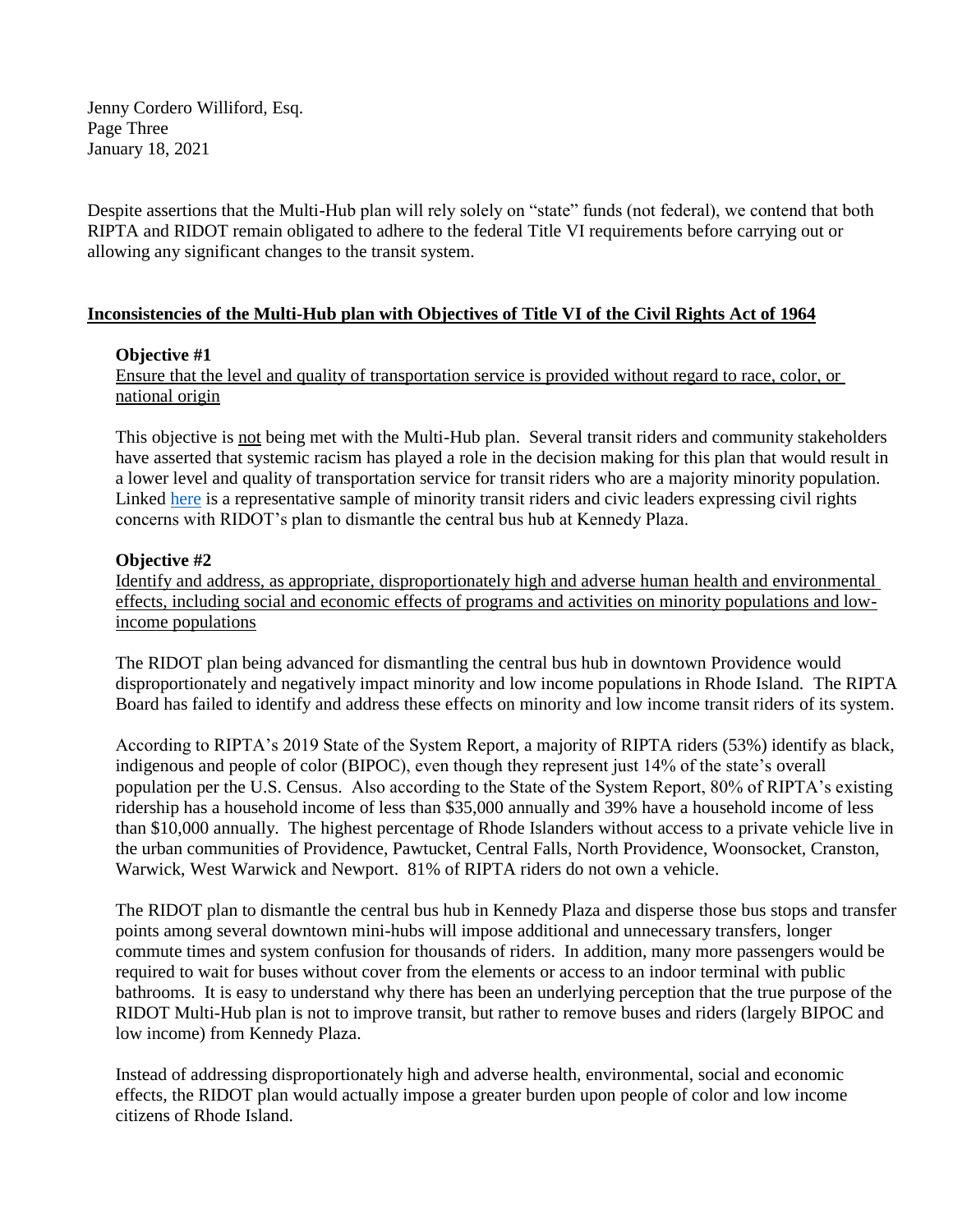Jenny Cordero Williford, Esq. Page Four January 18, 2021

## **Objective #3**

Promote the full and fair participation of all affected populations in transportation decision making

While we admire that all RIPTA Board meetings allow public comment, we assert that RIPTA failed to promote full and fair participation to those who will be adversely impacted by RIDOT's deeply flawed plan.

The American Planning Association – RI Chapter submitted this [letter](http://www.growsmartri.org/wp-content/uploads/2020/11/Kennedy-Plaza-Letter-Governor-Raimondo.pdf) to the Governor on November 13, 2020 stating in part "The fact that not a single bus rider was involved with scoping this project violates a professional planner's ethical code. We are all trained to develop big, visionary plans with the input of the whole community, not just powerful economic interests. We are aware of no scoping workshops, advertised public hearings, surveys, website portals or electronic outreach of any kind to the general public".

In addition, the letter stated "This proposal is harmful to people of color and people of lesser means. Systemic racism is what happens when we don't examine patterns, so let's look at the facts ..."

## **Objective #4**

Prevent the denial, reduction, or delay in benefits related to programs and activities that benefit minority populations or low-income populations

The RIDOT [plan](http://www.growsmartri.org/wp-content/uploads/2020/10/Multi-Hub-Update-presented-9.30.20.pdf) calls for completing the dismantling of the central bus hub in Kennedy Plaza and replacing it with public space infrastructure improvements by Summer 2023. This phase includes a provision for an "interim bus hub" in the city's Innovation District to accommodate the bulk of relocated bus stops from Kennedy Plaza. The interim site is a street-bound .36- acre triangular parcel amidst a number of surface parking lots with perhaps 6 bus shelters and no apparent access to a terminal building or public bathrooms.



RIDOT's RFP calls only for a 30% design of a permanent location at the conclusion of this contract. Statements by RIDOT indicate that a permanent bus hub in this vicinity may take another 4-5 years to complete. No permanent location for this hub has yet been selected and no specific timetable has been set.

We contend that this plan unnecessarily delays transportation benefits to minority and low-income populations while prioritizing improvements for more powerful economic interests.